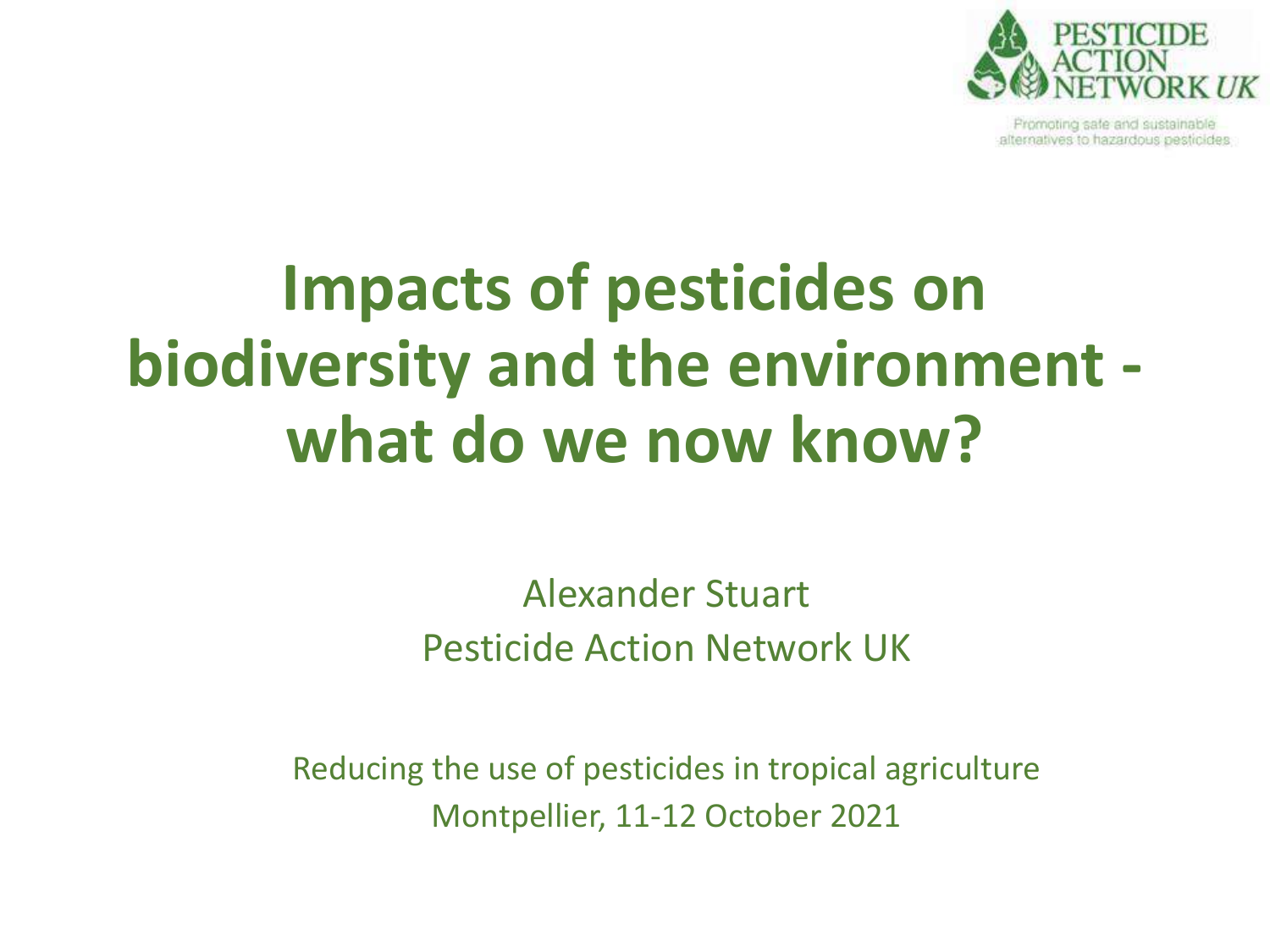#### Case Study: Ecuador



Fromoting safe and sustainable alternatives to hazardous pesticides

- 2005 1st sign of apple snails
- 2010 1st became a problem
- 2011 > 60% of rice growing area invaded
- 2012  $\sim$  80% of rice area invaded



 $\blacktriangleright$  Led to heavy use of pesticides, including endosulfan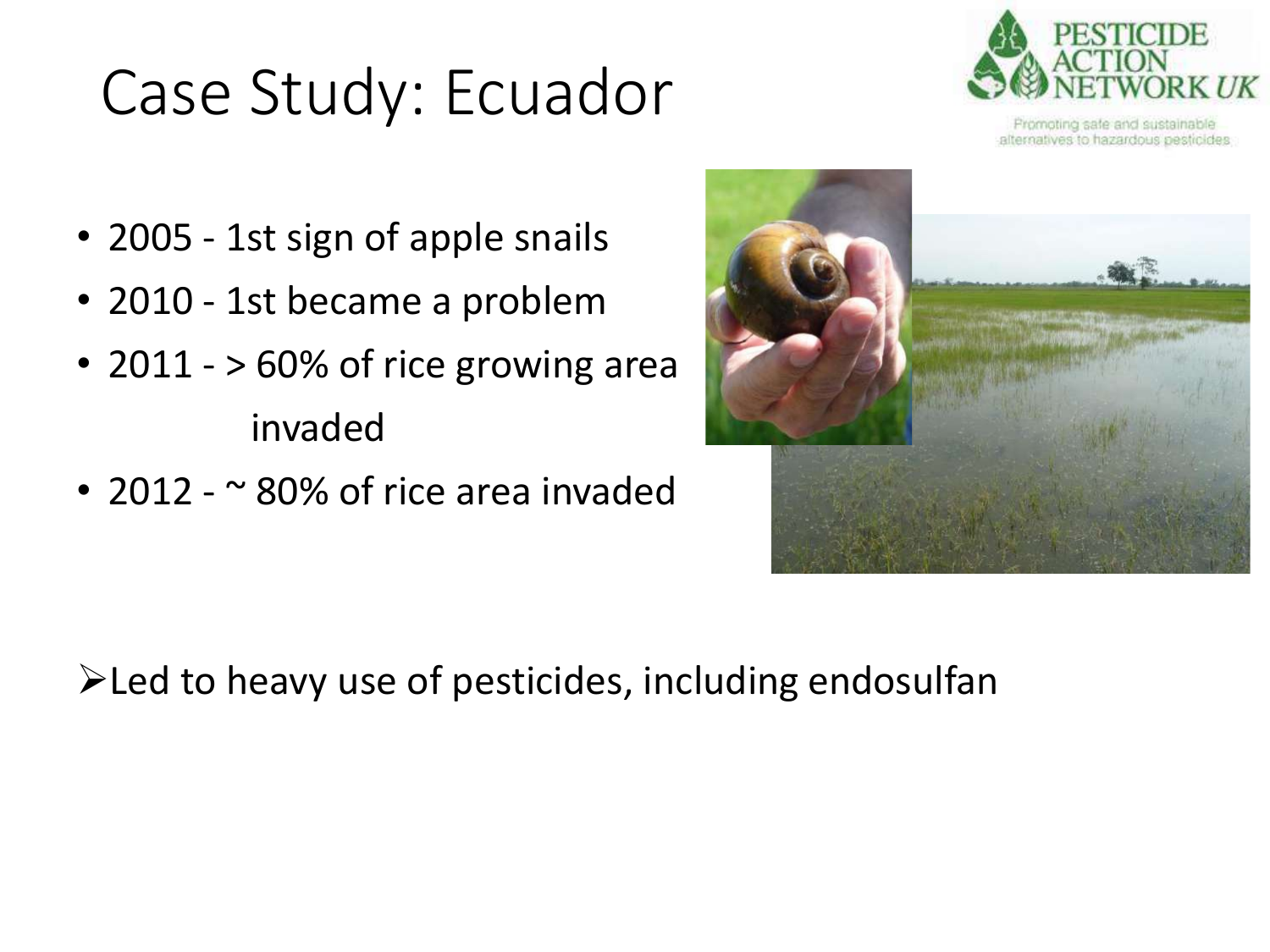





Promoting safe and sustainable<br>alternatives to hazardous pesticides

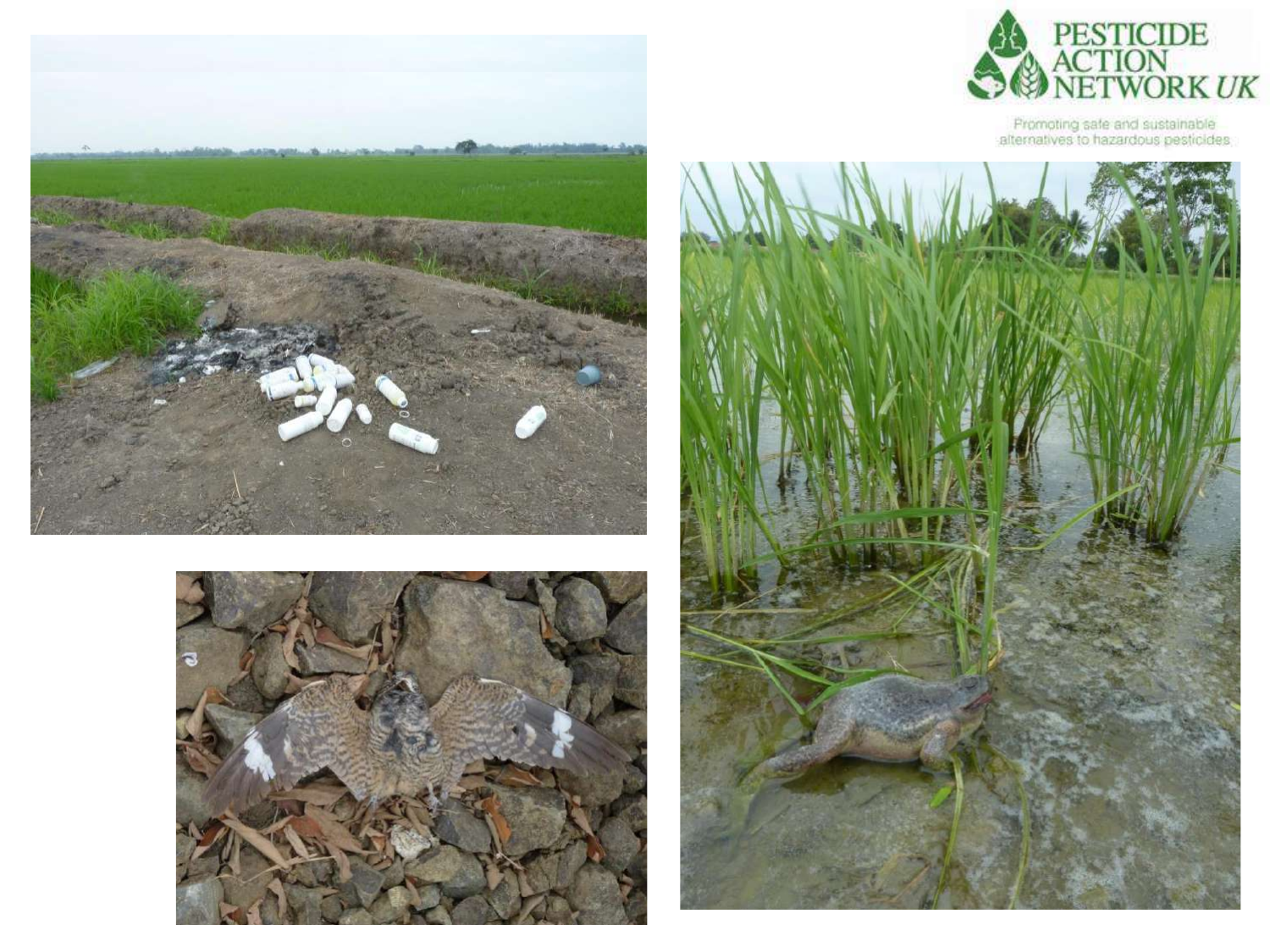

Promoting safe and sustainable

Proportion of farmers using different chemicals to control *P. canaliculata* who also reported problems with planthoppers ( $n = 143$ )

| Chemicals used to control apple<br>snails          | Proportion of farmers reporting<br>problems with T. orizicolus and<br><b>RHBV</b> |
|----------------------------------------------------|-----------------------------------------------------------------------------------|
| Methaldehyde (51)                                  | 0.82                                                                              |
| Endosulfan (34)                                    | 0.35                                                                              |
| Neonicitinoids (9)                                 | 0.33                                                                              |
| Methaldehyde and endosulfan (19)                   | 0.63                                                                              |
| Methaldehyde and neonicitinoids (3)                | 0.33                                                                              |
| Methaldehyde, endosulfan and<br>neonicitinoids (7) | 1.00                                                                              |
| None (25)                                          | 0.24                                                                              |

Horgan *et al*., 2014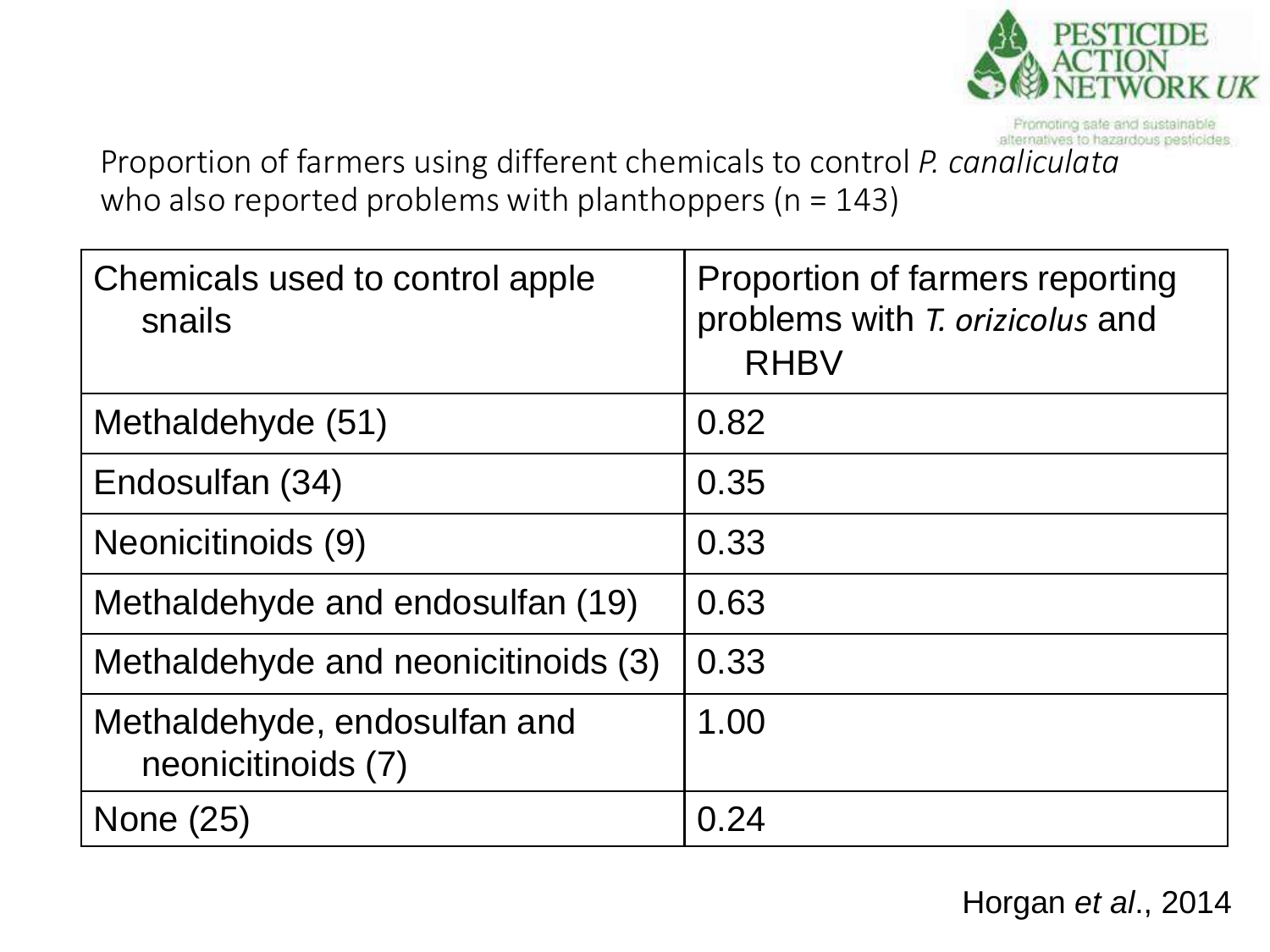

fromoting safe and sustainable alternatives to hazardous pesticides

#### Introduction

- Global species extinction rate is now 10s 100s x higher than the average rate over the past 10 million years (UNEP,2021)
- Absolute abundance of wild organisms has alarmingly decreased by half over the past 50 years
- $\geq$ e.g. farmland bird populations in Europe have halved and insect biomass in Germany has declined by 76%.
- The drivers of biodiversity loss are many, but numerous scientific studies have highlighted the major role **pesticides** play, from terrestrial through to aquatic ecosystems.
- Pollution (including **pesticides**) = 4th biggest driver of terrestrial and marine biodiversity loss, 3rd biggest driver of freshwater biodiversity loss and the 2nd biggest driver of insect decline.

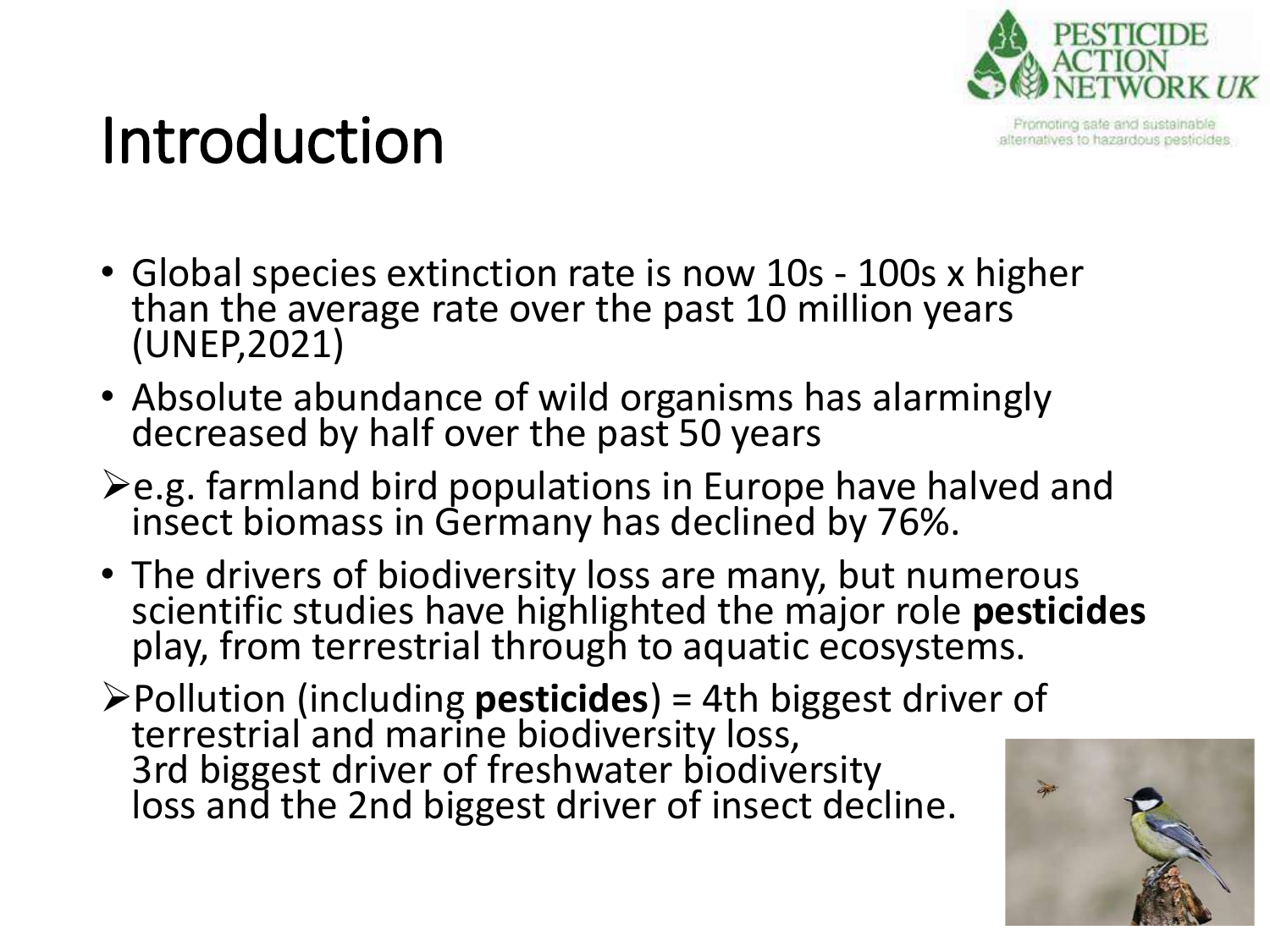#### Introduction



- In 1962, Rachel Carson's pivotal book 'Silent Spring' brought global attention to the detrimental effects of pesticides on our environment and human health – resulting in certain highly hazardous pesticides (HHPs), e.g. DDT, being banned from use in agriculture.
- However, overall pesticide use has continued to increase globally, with many HHPs still in use. Some of which we may not understand their exact harms until several years or decades after their release
- In addition, it may take years for accumulated pesticide residues to breakdown, even after a pesticide has been banned
- ≻e.g. DDT was recently detected in soils within the European Union, even though it faced a ban 36 years previously.
- Pesticides by their very nature are designed to kill, but less than 0.1% of pesticides applied for pest control reach their target pests (Pimental, 1995).

more than 99.9% of pesticides used move into the environment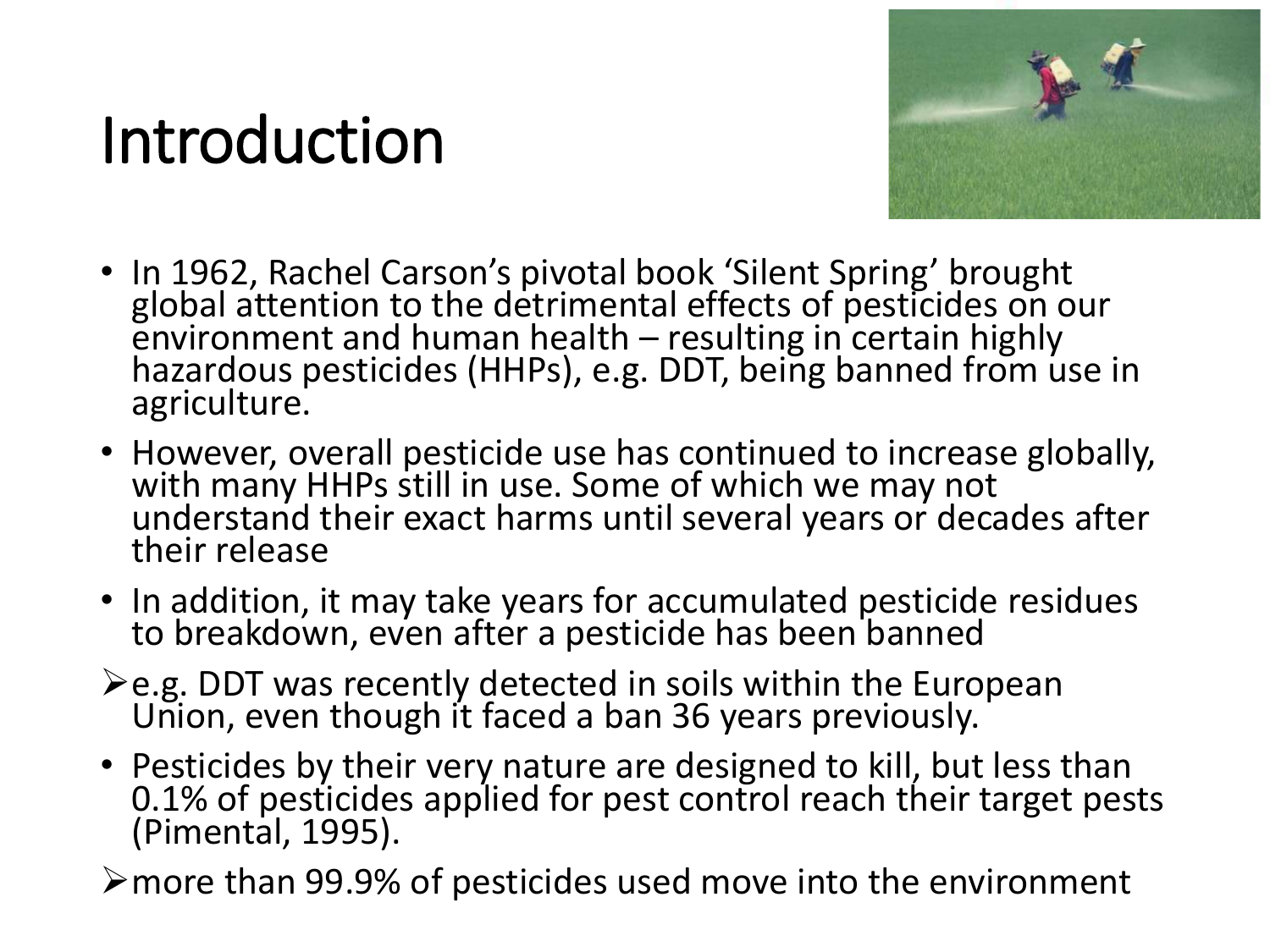### Effects on land



- Pesticide use is most pronounced in agricultural environments, where they have negative impacts for many types of terrestrial organisms.
- These include many beneficial organisms, such as predators, parasites or infective agents of crop pests and diseases.
- Destruction of these beneficials by pesticides undermines the very systems that can keep pest populations in check.
- Removing such systems creates a problem of 'resurgence' of pest populations, often leading to an escalating cycle of pesticide use and destruction of beneficial organisms.
- The widespread use of pesticides also affects other important ecosystem services, such as pollination, decomposition of organic material and bioavailability of plant nutrients.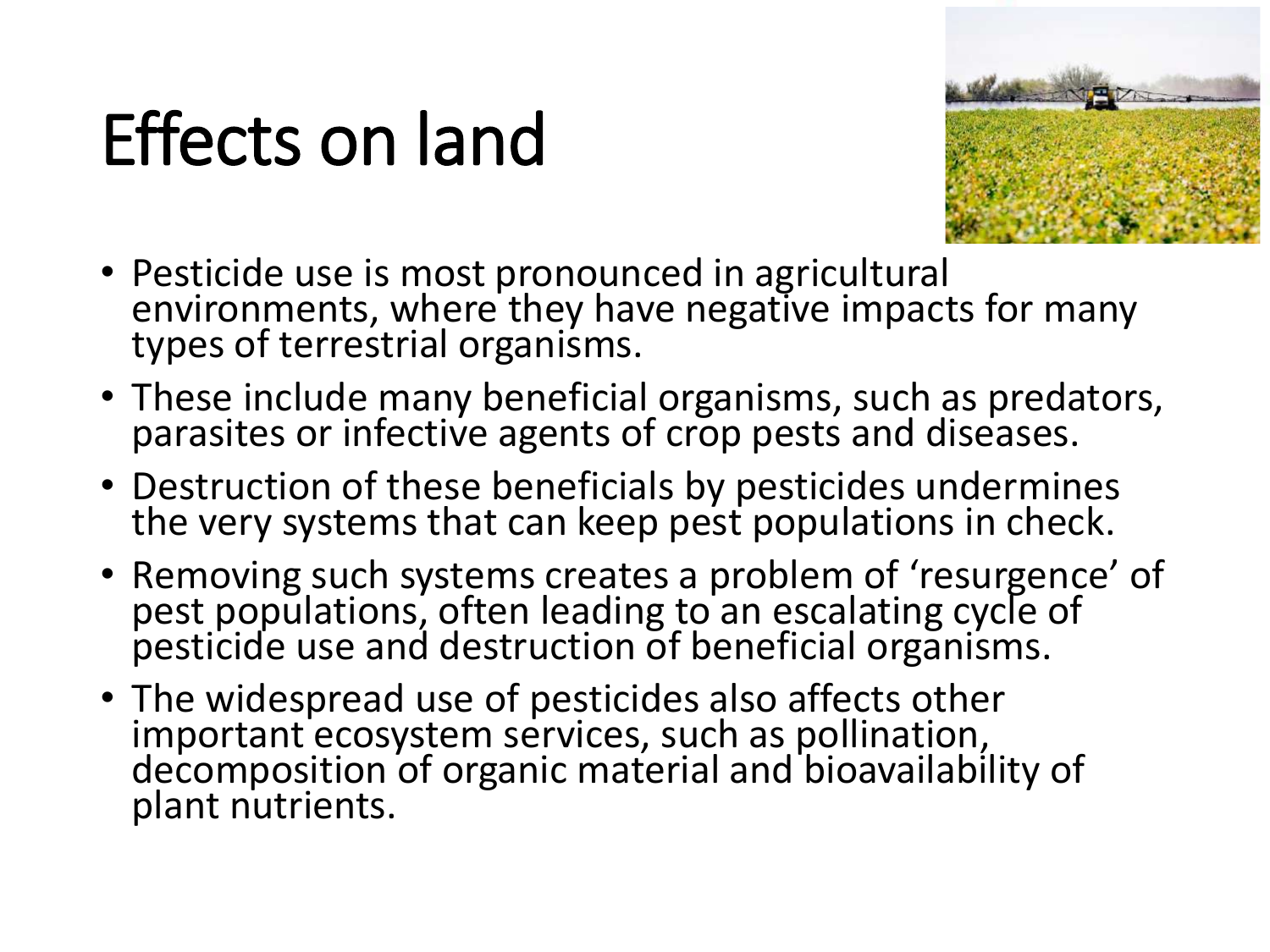#### Effects on pollinators



- Broad scientific consensus that pesticide use is one of the main reasons for the decline of beneficial insects and pollinators (Hallmann et al., 2017)
- Serious pesticide adverse effects have been observed in different pollinator taxa, e.g., neonicotinoids have been well proven to cause bee and butterfly mortality as well as behavioural effects that reduce their survival (Colin et al., 2019; Mule et al. 2019)
- Additionally, recent studies have shown that the changes in the gut microbiome of bees following glyphosate exposure reduces resilience, making the bees more susceptible to diseases (Motta et al., 2018).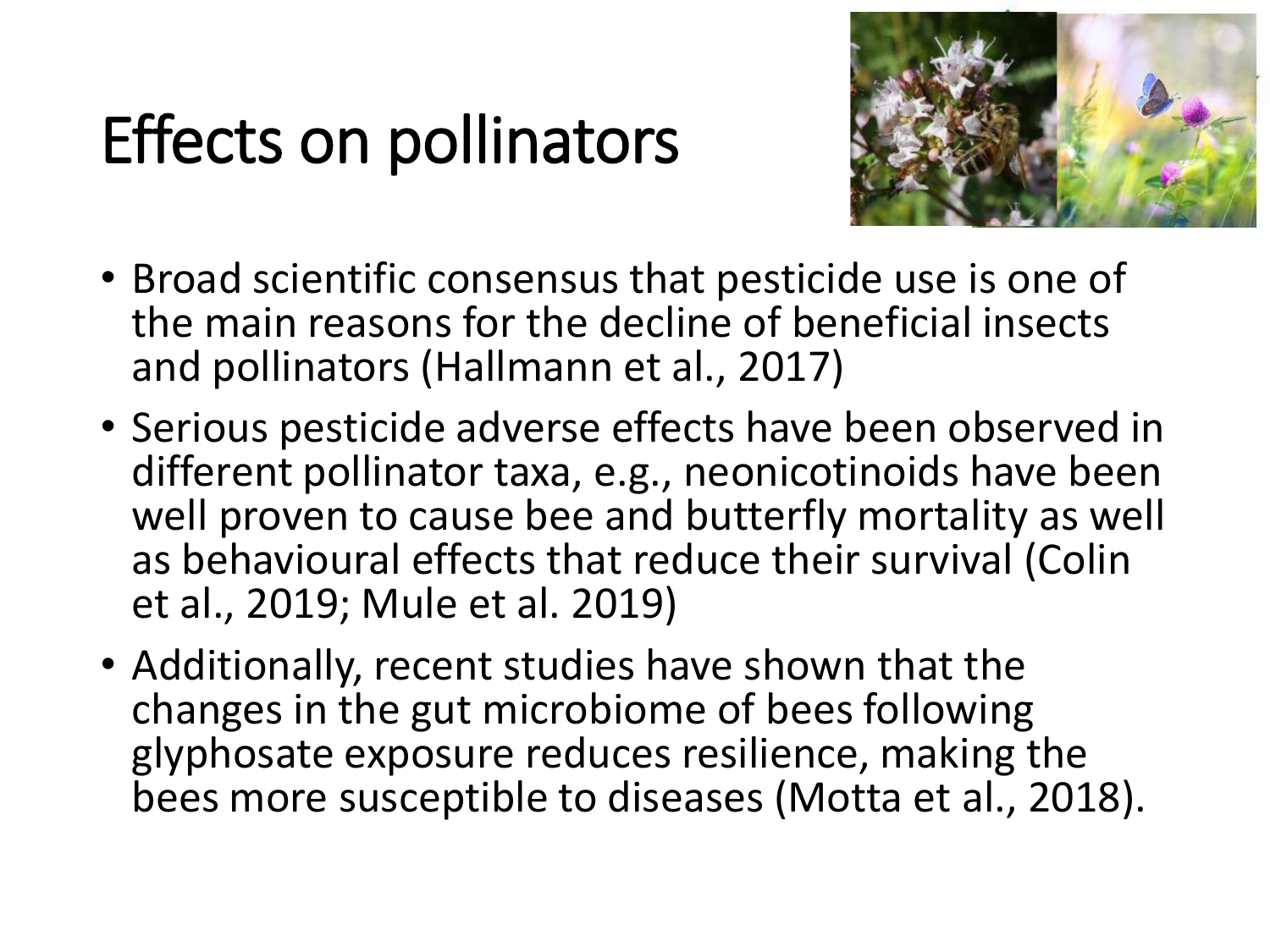# Effects on birds and mammals



- Bird and mammals are especially at risk due to biomagnification – by consuming persistent pesticide residues via contaminated organisms at lower levels of food chain
- e.g. secondary poisoning of raptors and carnivores from rodenticides
- in the UK, raptor populations also collapsed due to eggshell thinning as a result of consuming prey exposed to DDT, dieldrin and aldrin
- Pesticides may also alter the feeding behavior of birds, as observed in raptors (Mitra et al., 2011)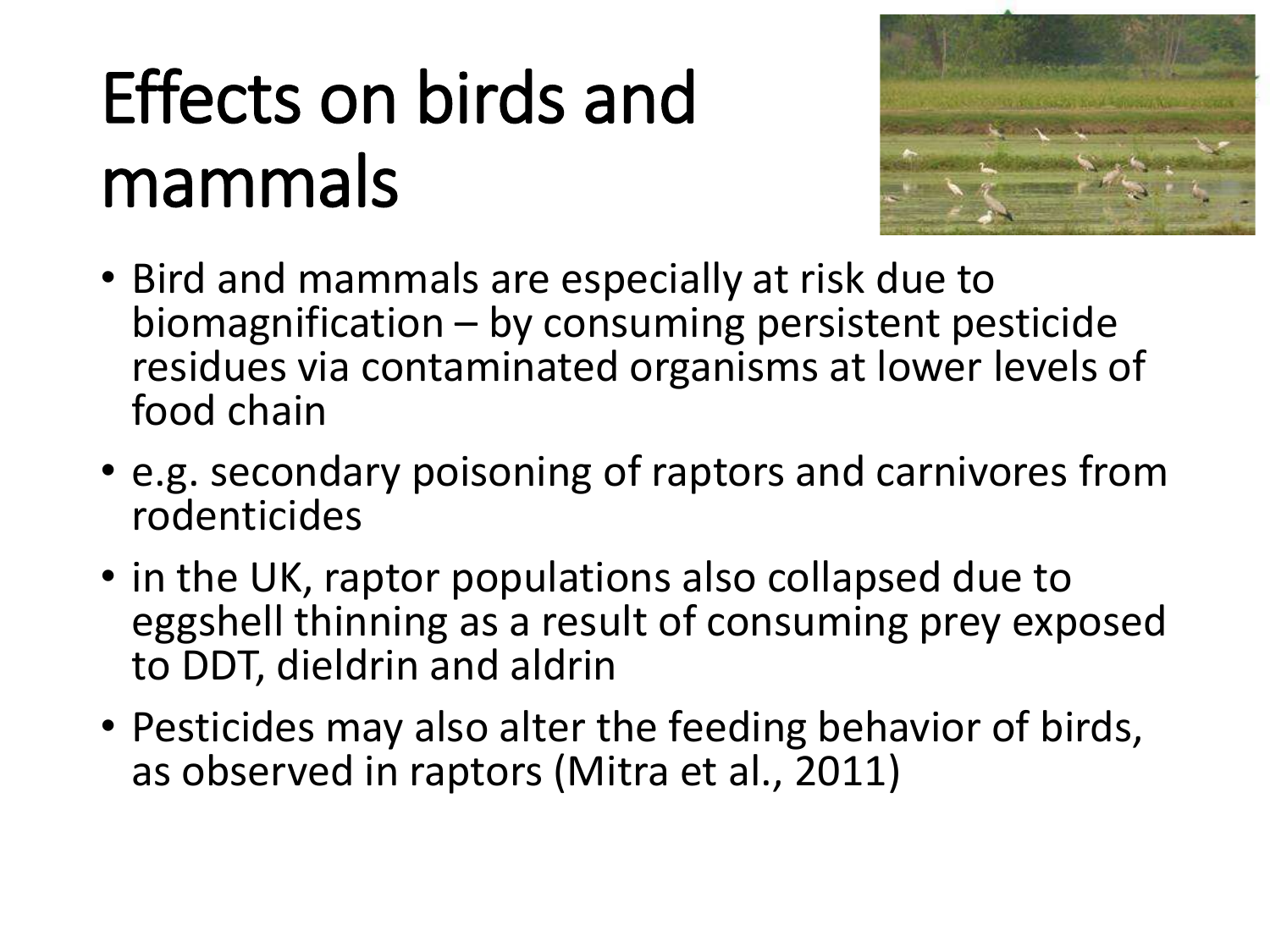## Effects on soil life



- A recent systematic review of 400 studies indicates that pesticides of all types pose a clear hazard to soil invertebrates (Gunstone, 2021)
- Soil organisms perform a variety of different ecosystem services essential for agricultural sustainability.
- ≻e.g. some organochlorines suppress symbiotic nitrogen fixation, resulting in lower crop yields (Fox et al., 2007), other studies have shown negative effects on earthworms (Giessen, 2021)
- Seed treatments are especially harmful by directly exposing soil organisms to high doses
- $\triangleright$  in USA, almost all non-organic corn is treated with seedapplied fungicides and neonicitinoids, 80% or more of which remain in the soil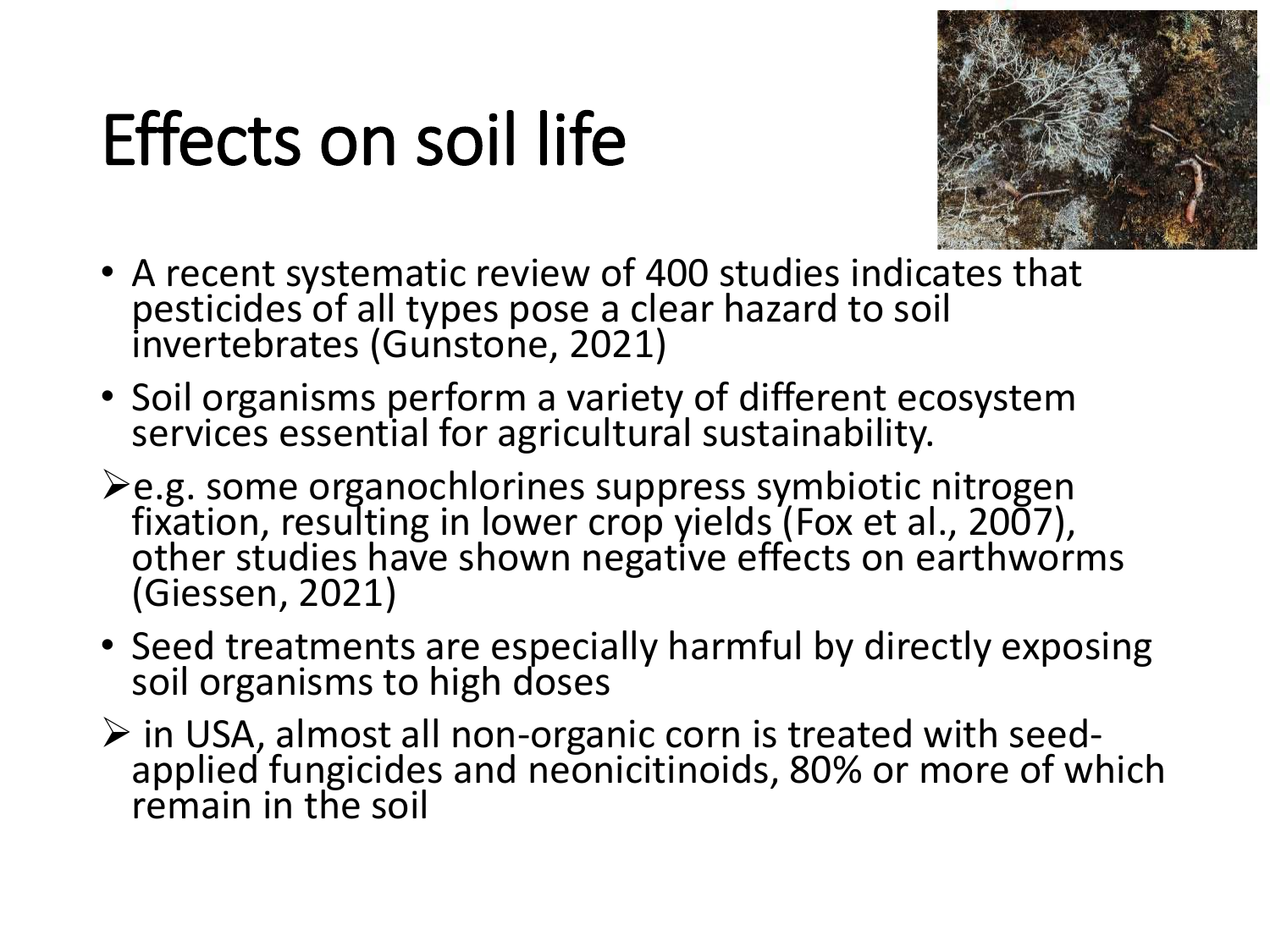### Effects in water



- Numerous studies have highlighted pesticide residue levels of concern in various water bodies, including ground water supplies
- e.g. large-scale study in **Germany** identified that measured pesticide concentrations exceeded current regulatory acceptable concentrations in 81% of the 101 agricultural streams investigated (Liess et al., 2021)
- $\geq$  Concluded that pesticide pollution was the major driver in reducing vulnerable aquatic insect populations
- $\triangleright$  Perkins et al. 2020 found that fipronil, a common product for pet flea treatment that is banned for agricultural use, was detected in 98% of samples from a survey of 20 English rivers , and at levels that exceeded chronic safety thresholds five-fold.
- Also, negative impacts on coral reefs/marine ecosystems pesticides even detected in the Antarctic waters
- $\geq$  e.g. in Mexico, endosulfan and chlorpyrifos residues close to acute toxic levels for the small aquatic invertebrates and shrimps were detected in a coastal lagoon system (Carvalho et al. 2015).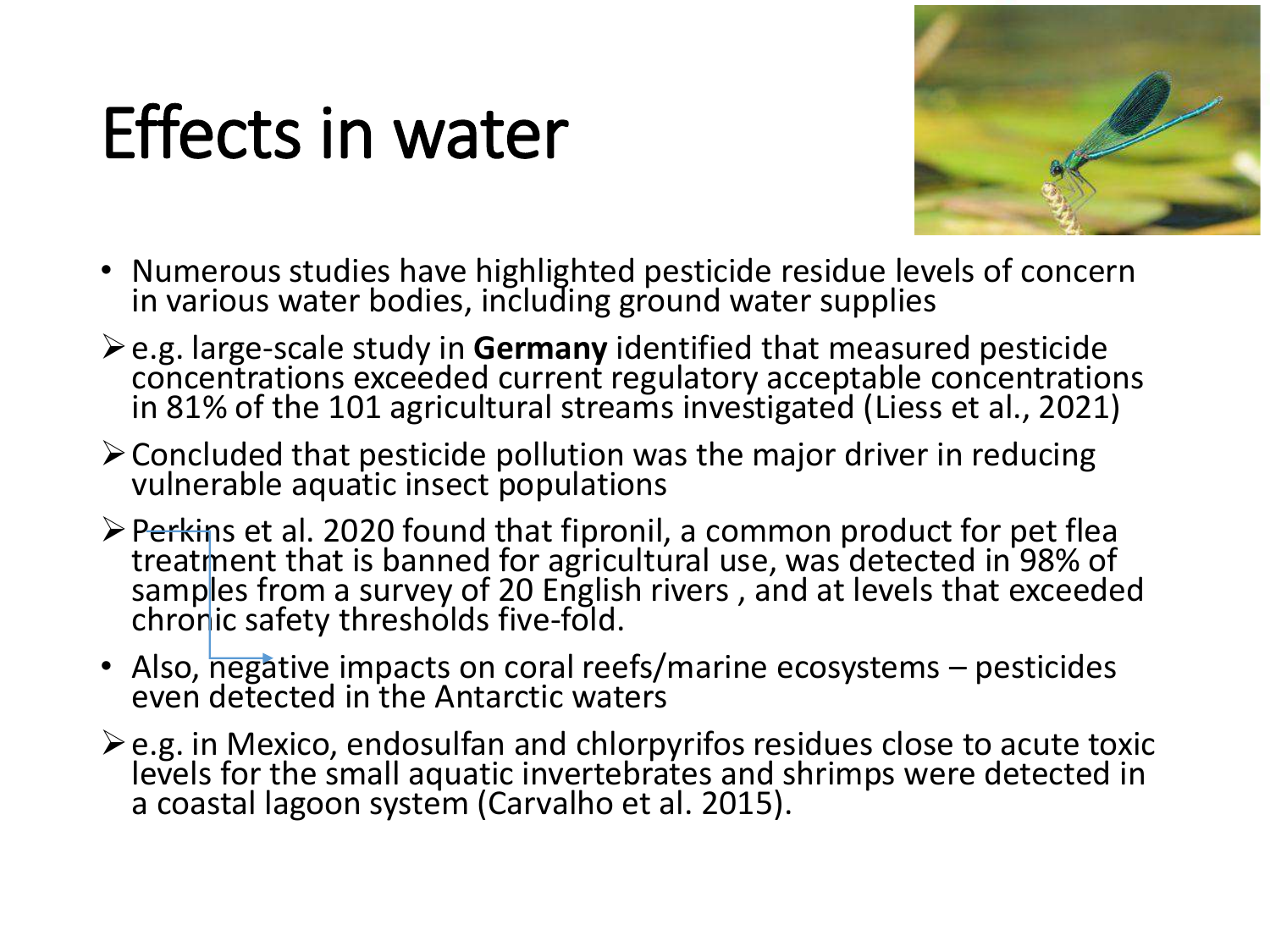# Effects on amphibians and fish



- Many studies showed that amphibians are susceptible to pesticides due to their permeable skin and dual aquaticterrestrial cycle
- $\geq$ e.g. glyphosate, causes high mortality of larval tadpoles for several species
- Even sub-lethal concentrations of pesticides have a strong effect on critical behaviors of aquatic vertebrates

 $\triangleright$  A meta-analysis found that exposure to environmentally relevant concentrations of pesticides reduced the swim speed of exposed amphibians and fish by 35%, and reduced overall activity by 72% (Shuman-Goodier et al., 2016)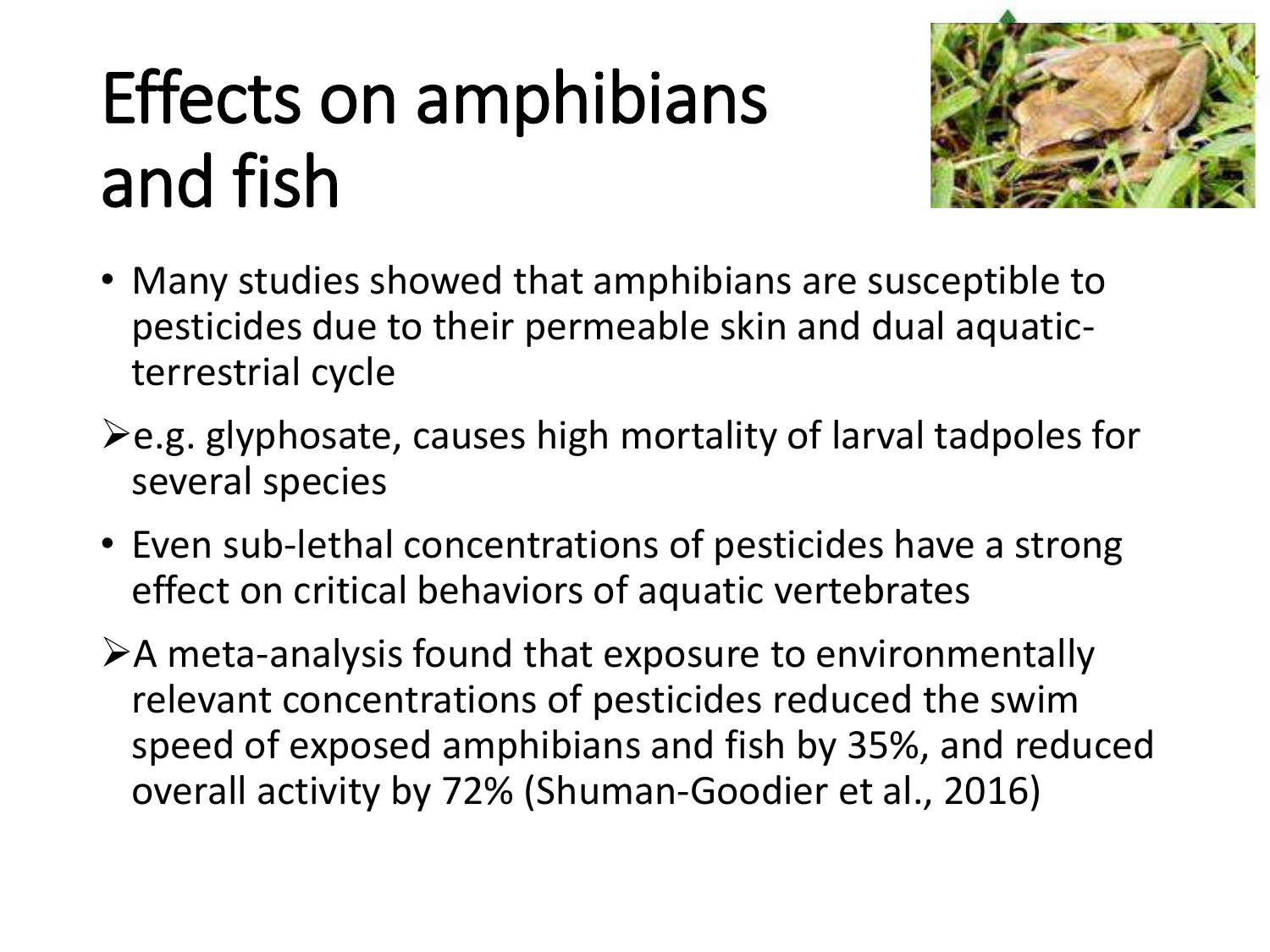

alternatives to hazardous pesticides

# Endocrine disrupters

- There is mounting evidence that a number of pesticides cause endocrine disruption which perturbs development, growth and reproduction in organisms, including humans
- e.g. male frogs exposed to very low levels of atrazine developed symptoms of hermaphroditism and demasculinity (Hayes et al., 2002)
- Shuman-Goodier et al., 2021 found that cane toads exposed to butachlor developed slower and weighed less than controls

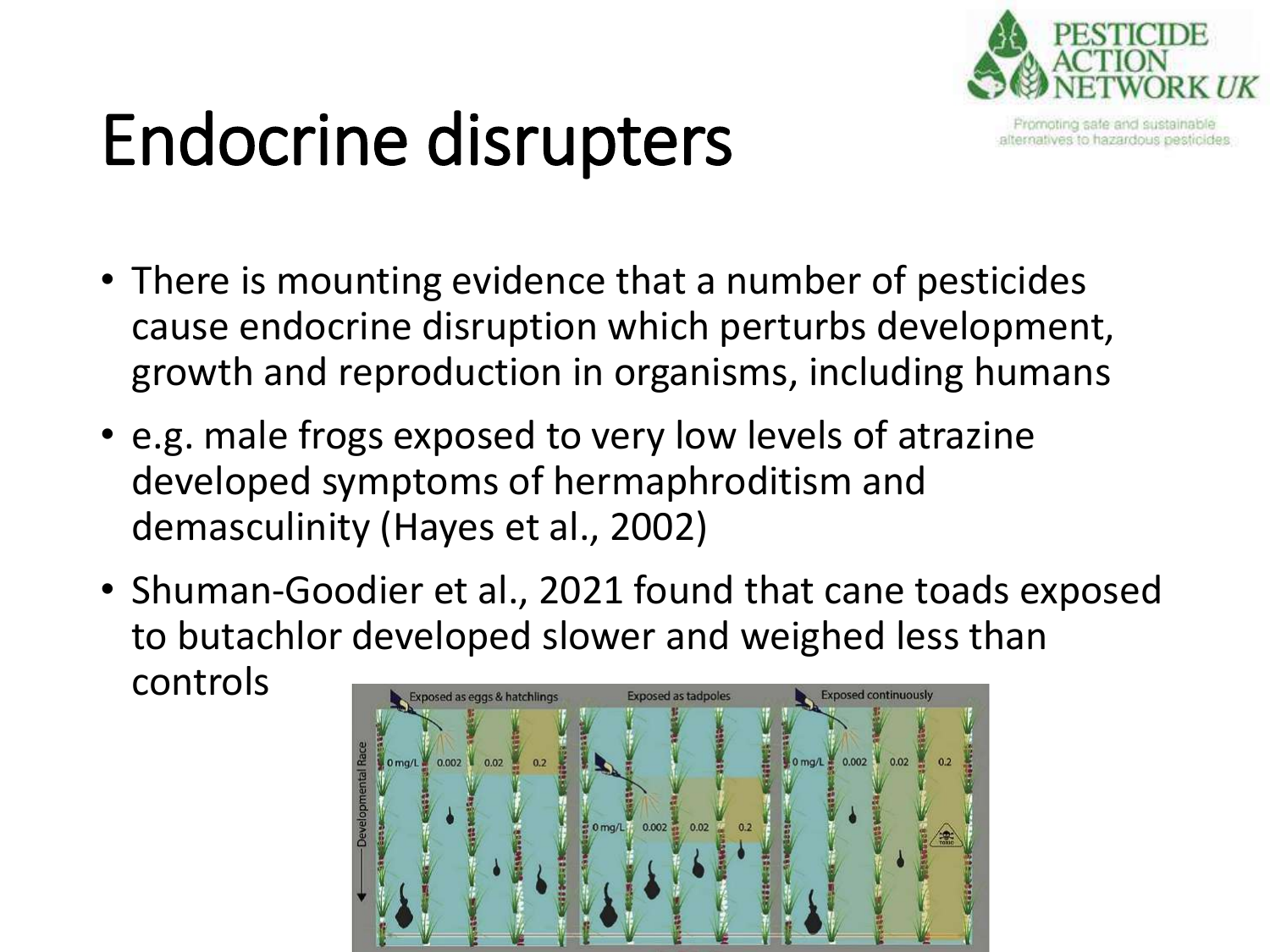## Indirect effects



#### **Pest resurgence:**

• Pesticide applications can result in pest resurgence via reductions of natural enemies of pests

#### **Reduced quality and availability of food sources:**

- Herbicides can lead to reductions of "weeds" and "non-target plants" and surface litter reducing the amount and quality of food for pollinators and herbivorous insects
- Pesticide-induced declines in invertebrate densities can cause food deprivation for birds – e.g. recent research on neonicitinoids (Hallmann et a., 2014)

#### **Other interactive effects:**

• e.g. malathion led to decrease in zooplankton diversity, that led to increase in phytoplankton, a decrease in periphyton, and finally decrease in growth of frog tadpoles (Relyea and Hoverman, 2008).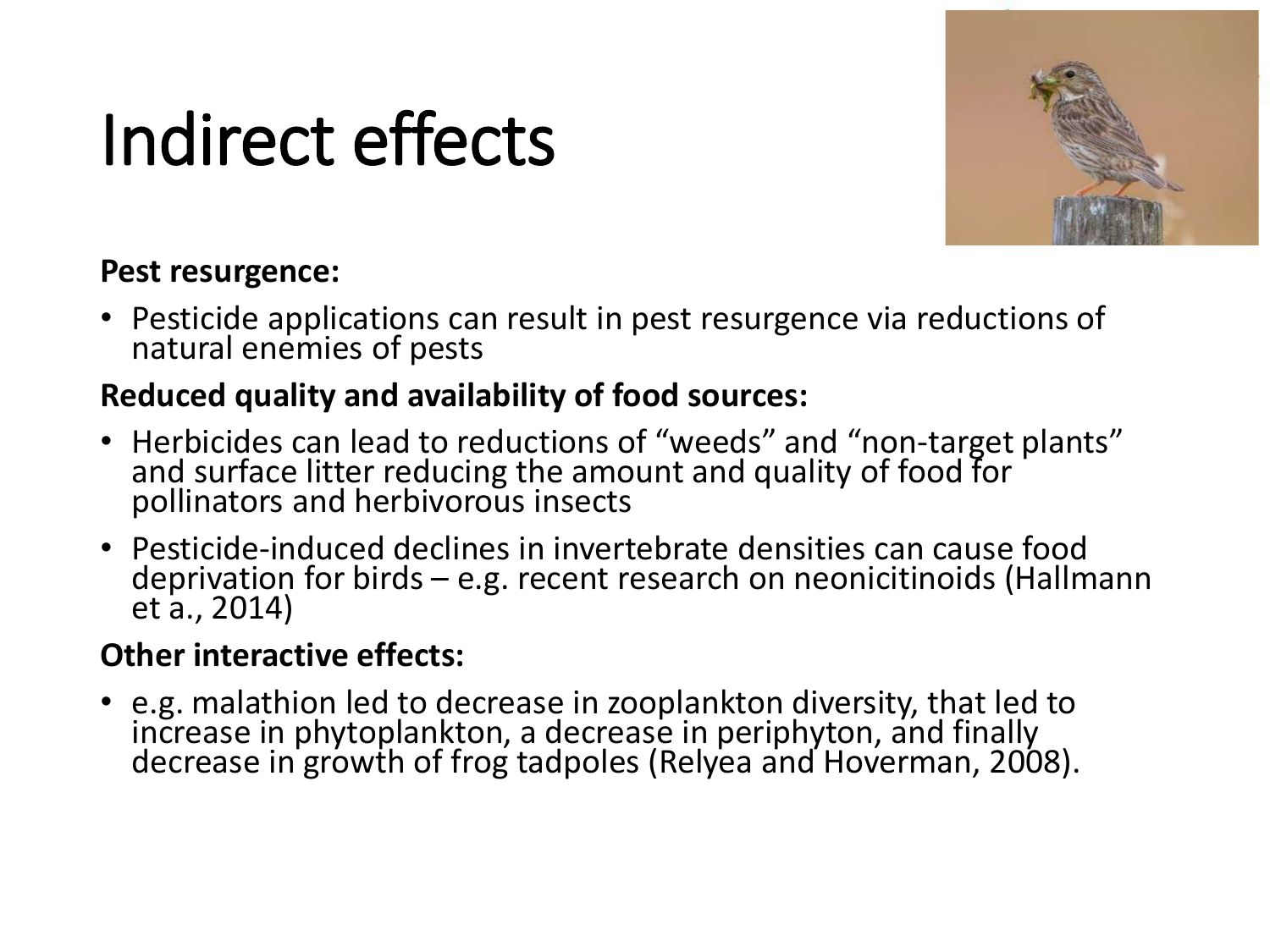### Unknown effects



- **Cocktail effects** and synergistic effects with other factors, eg. bees (Siviter, 2021), soil biota and soil health. (Geissen et al., 2021)
- **Herbicide drift** effects in field margin plant community have been little studied so fa, e.g. In a field trial Nelemans et al. investigated effects of an herbicide (metsulfuron-methyl) on sown plant communities. The herbicide drift affected biomass production, plant cover and seed germination of several plant species
- **Environmental effects**, e.g. temperature a recent study of common toads (Bufo Bufo) revealed that more pronounced glyphosate effects to their eggs at lower temperatures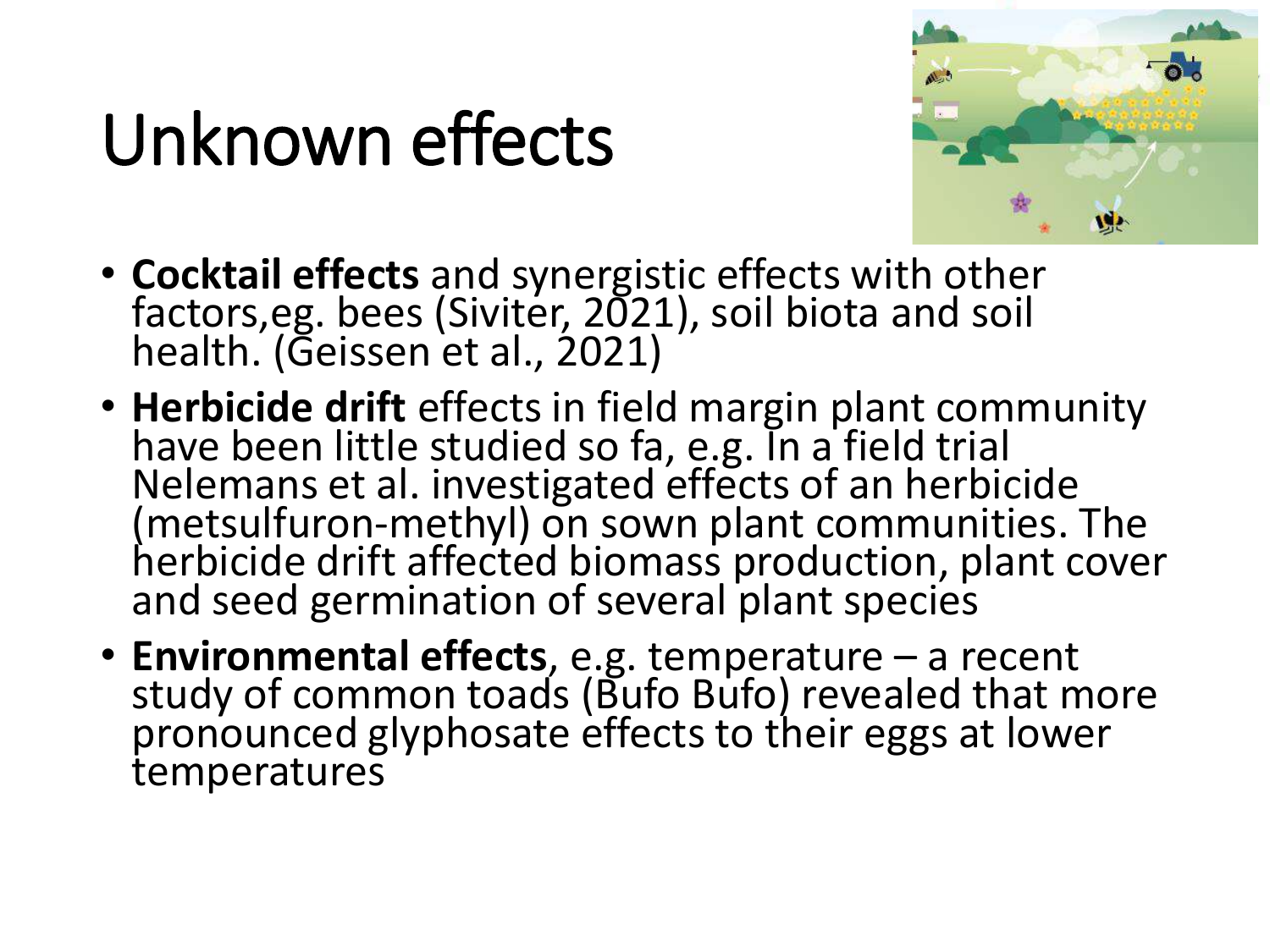

## Pesticide Quantity vs Toxicity

- **The toxicities of different kinds of pesticides and their impacts on different non-target species groups vary greatly**.
- Recent data show that while the amount of insecticide used has declined in the US from 1992-2016, total applied toxicity has significantly increased  $-$  the toxicity of applied insecticides to aquatic invertebrates and pollinators more than doubled between 2005 and 2015 (Schulz et al., 2021. *Science* 372, 81–84),
- It is quite possible that total applied toxicity values would be higher for the agroecosystems of other countries where pesticide sales increased.
- Has important implications for global and national indicators of pesticide use, e.g. CBD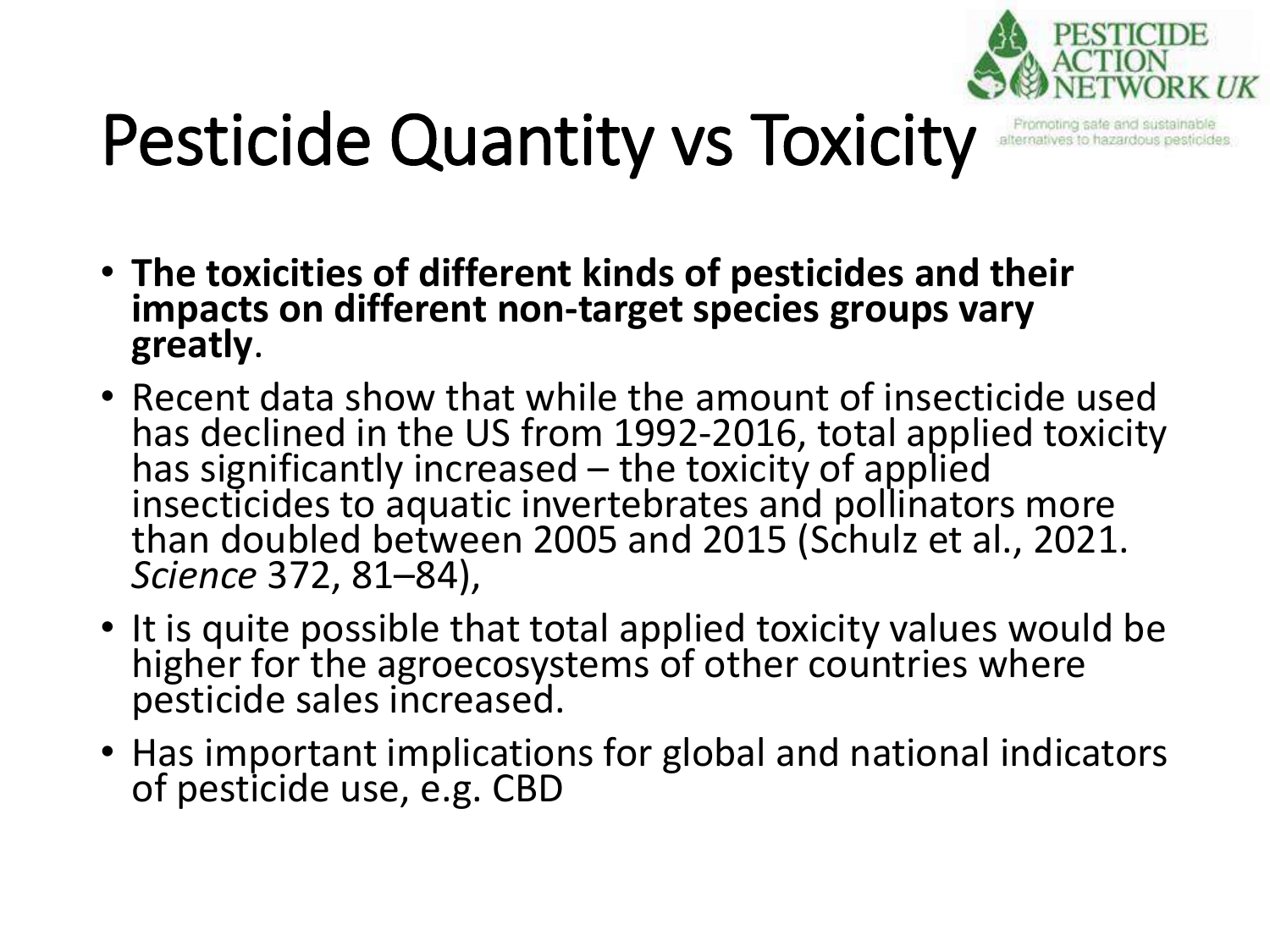

alternatives to hazardous pesticides

#### Helping farmers transition away from pesticide dependance

- With PAN Ethiopia, PAN UK is working with farmers to help them transition away from pesticides by using agroecological approaches, e.g. food spray
- Developing Biodiversity-Smart Villages in which farming communities value the role of biodiversity in agriculture
- Also engaged in the CBD process to encourage the adoption of targets to phase out HHPs and use toxic load indicators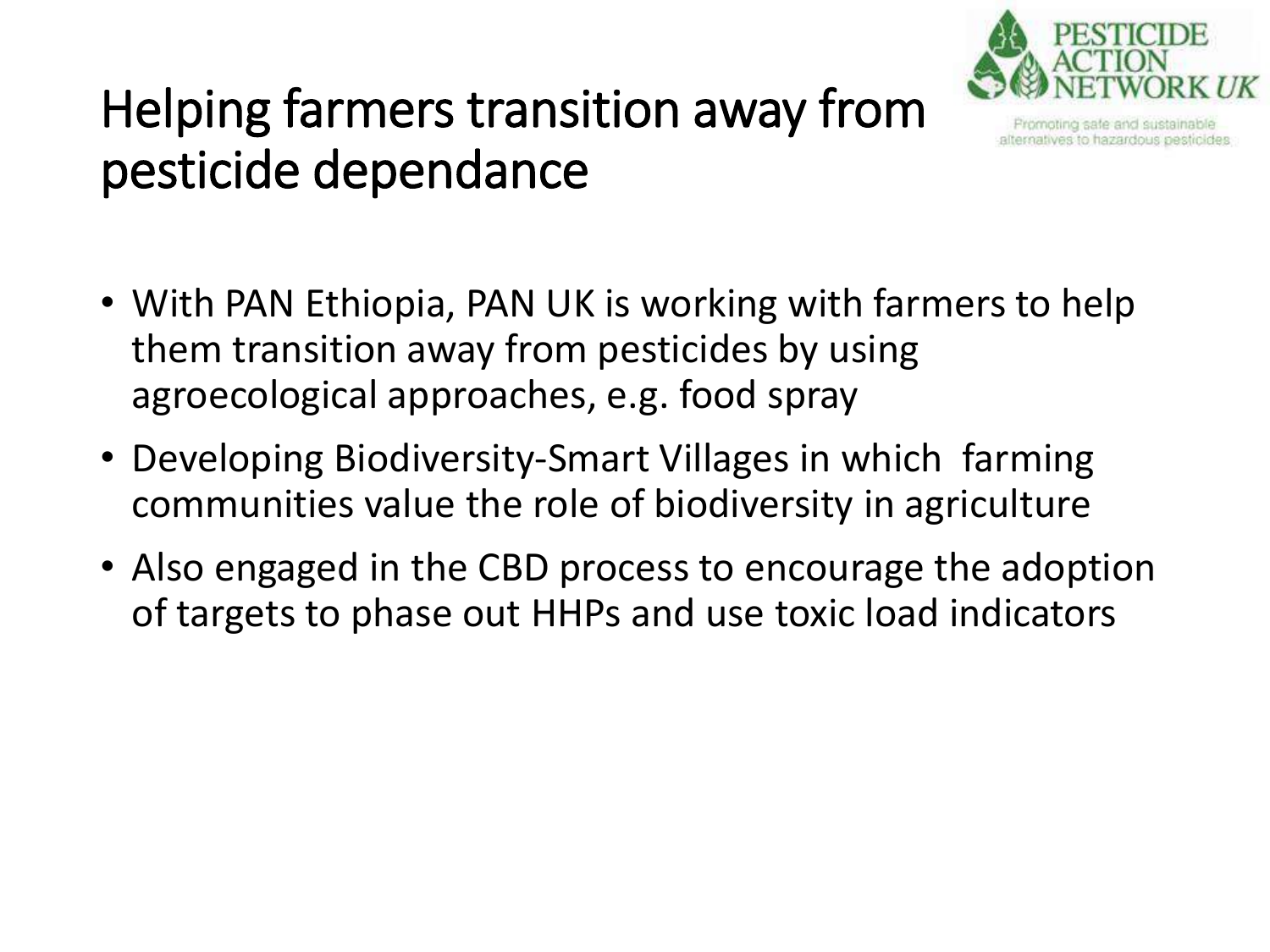#### Other PAN resources to support pesticide reduction

- Grant, I.F. & Tingle, C.C.D (eds.) **Ecological monitoring methods for the assessment of pesticide impacts in the tropics**.
- **[The Food Spray Manual](https://www.pan-uk.org/the-food-spray-manual-a-trainers-guide/)**: A Trainers' Guide Pesticide Action [Network UK \(pan-uk.org\)](https://www.pan-uk.org/the-food-spray-manual-a-trainers-guide/)
- **[Replacing Chemicals with Biology by PAN UK](https://issuu.com/pan-uk/docs/replacing_chemicals_with_biology_-_?fr=sOWQxMTExOTMxNQ)**
- **The SHPF toolkit** for the Rotterdam Convention Secretariat Guidance on how to monitor and report incidents of pesticide poisoning caused by Severely Hazardous Pesticide Formulations.
- **Toxic load indicator**  similar to the Pesticide load indicator, this simple-to-use scoring tool for assessing pesticide toxicity takes into account mammalian toxicity, environmental toxici $\ddot{\ddot{\ }}$ and environmental fate. See https://www.researchgate.net/publication/319259870 Toxic Load\_Indicator
- PAN UK app to collect data on incidences of acute poisoning



Promoting safe and sustainable alternatives to hazardous pesticides

**The SHPF toolkit** ● 冬間前● 第四当9